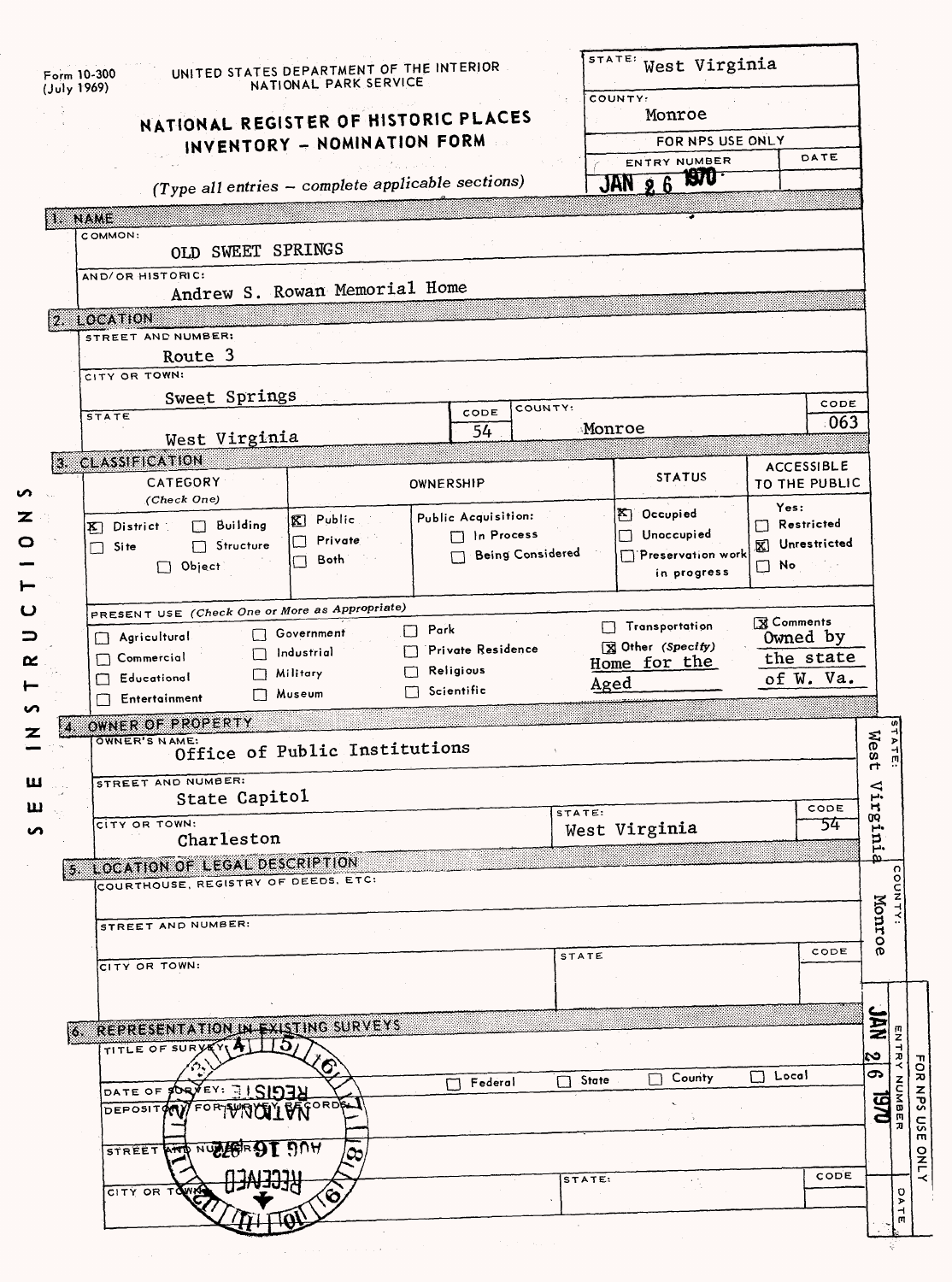| <b>DESCRIPTION</b> | (Check One) $\mathbb{R}^n$ and $\mathbb{R}^n$                                                                                                  |
|--------------------|------------------------------------------------------------------------------------------------------------------------------------------------|
|                    | $\overline{\mathbf{X}}$ Good<br><b>Excellent</b><br>$\Box$ Fair<br>Deteriorated<br>$\Box$ Ruins<br>$\Box$ Unexposed                            |
| <b>CONDITION</b>   | $(C \text{heck One})$<br>(Check' One)                                                                                                          |
|                    | <b>X</b> Altered<br>□ Unaltered → BOL(AMPA) Moved<br>X Original Site                                                                           |
|                    | DESCRIBE THE PRESENT AND ORIGINAL <i>(If known)</i> PHYSICAL APPEARANCE                                                                        |
|                    | The deed of 1903 conveying property to the Old Sweet Springs Corporation                                                                       |
|                    | involved 1788% acres, but we are only concerned in preserving an area                                                                          |
|                    | of approximately 8.5 acres. The history of 01d Sweet Springs compiled                                                                          |
|                    | by West Virginia State officials after the purchase of the property<br>in 1941 places the building of most of the existing structures prior to |
| the Civil War.     | This would include the Jefferson Building, four two-                                                                                           |
|                    | story guest homes, and the Ball Building. Even earlier is the Elbow                                                                            |
|                    | Row cottage. The church-like bath house is a later replacement for an                                                                          |
|                    | original wooden building.                                                                                                                      |
|                    |                                                                                                                                                |
|                    | It is doubtful if anything survives of the 18th Century wood structures.                                                                       |
|                    | When the State took over the property in the early 40's, extensive                                                                             |
|                    | renovations were undertaken initially costing nearly \$150,000, added                                                                          |
|                    | to the purchase price of \$150,000. Certainly more has been expended                                                                           |
|                    | since, but the external appearance of the old buildings has been honored.                                                                      |
|                    | The Jefferson Building has been altered considerably in the interior                                                                           |
|                    | to accommodate office and medical needs and a wing was added at the                                                                            |
|                    | rear. The buildings constructed of hand-made brick are still in good                                                                           |
| condition.         |                                                                                                                                                |
|                    | An artist's conception of the development plans for Old Sweet, drawn<br>in 1857, demonstrate that about half of the original ambitious scheme  |
| became reality.    |                                                                                                                                                |
|                    |                                                                                                                                                |
|                    |                                                                                                                                                |
|                    |                                                                                                                                                |
|                    |                                                                                                                                                |
|                    |                                                                                                                                                |
|                    |                                                                                                                                                |
|                    |                                                                                                                                                |
|                    |                                                                                                                                                |
|                    |                                                                                                                                                |
|                    |                                                                                                                                                |
|                    |                                                                                                                                                |
|                    |                                                                                                                                                |
|                    |                                                                                                                                                |
|                    |                                                                                                                                                |
|                    |                                                                                                                                                |
|                    |                                                                                                                                                |
|                    |                                                                                                                                                |
|                    |                                                                                                                                                |
|                    |                                                                                                                                                |
|                    |                                                                                                                                                |
|                    |                                                                                                                                                |
|                    | RECENTLY                                                                                                                                       |
|                    | <b>AV 16 1972</b>                                                                                                                              |
|                    |                                                                                                                                                |
|                    |                                                                                                                                                |
|                    |                                                                                                                                                |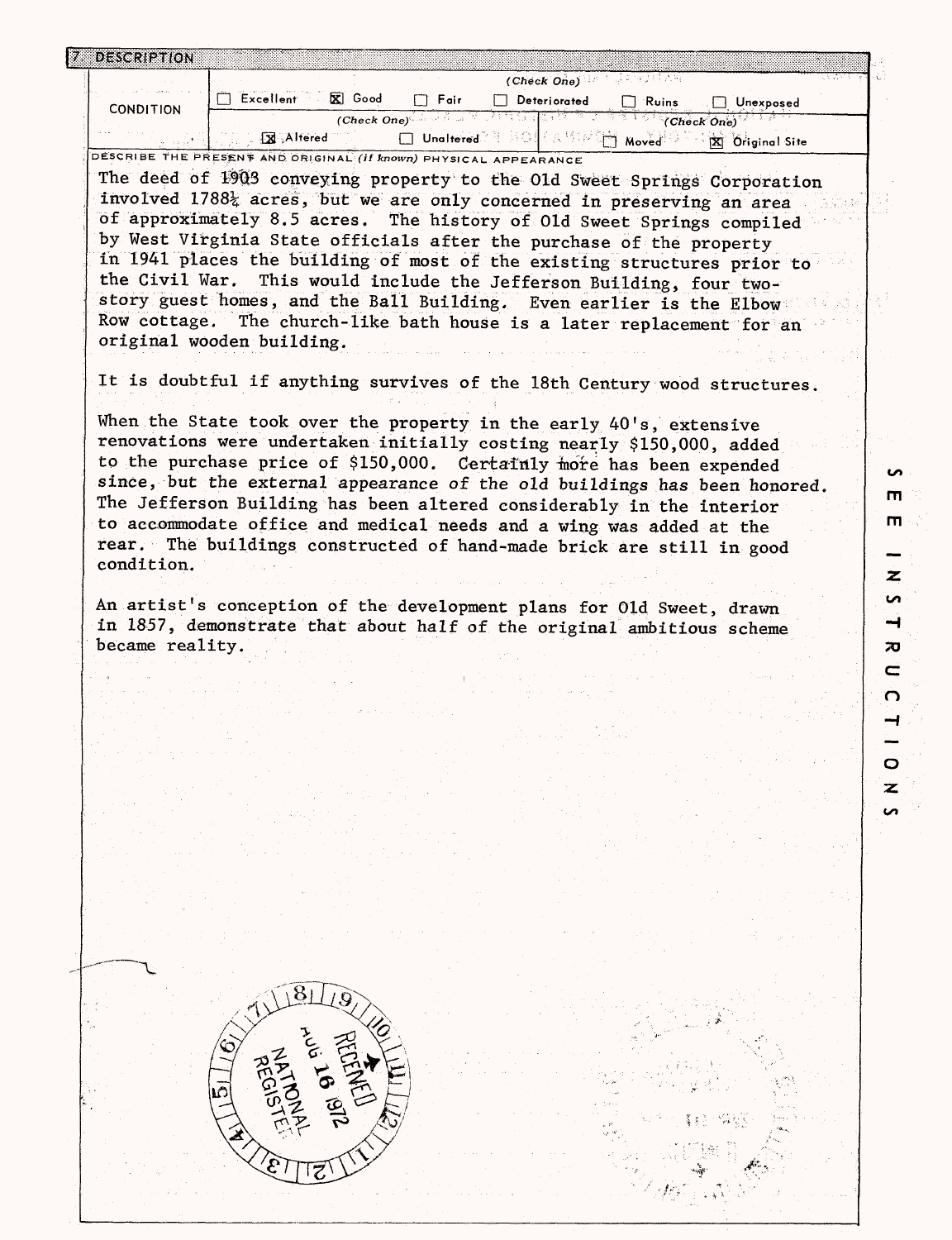|                                                                                                                                                                                                                                                                                                                                   | PERIOD (Check One or More as Appropriate) |                                |                                                                                                                                                                                                                                                                                                                |
|-----------------------------------------------------------------------------------------------------------------------------------------------------------------------------------------------------------------------------------------------------------------------------------------------------------------------------------|-------------------------------------------|--------------------------------|----------------------------------------------------------------------------------------------------------------------------------------------------------------------------------------------------------------------------------------------------------------------------------------------------------------|
| $\Box$ Pre-Columbian                                                                                                                                                                                                                                                                                                              | $\Box$ 16th Century                       | $\Box$ 18th Century            | $\Box$ 20th Century                                                                                                                                                                                                                                                                                            |
| $\Box$ 15th Century                                                                                                                                                                                                                                                                                                               | 17th Century                              | X 19th Century                 |                                                                                                                                                                                                                                                                                                                |
| SPECIFIC DATE(S) (If Applicable and Known)                                                                                                                                                                                                                                                                                        |                                           | 1440<br>$\boldsymbol{\iota}$ . |                                                                                                                                                                                                                                                                                                                |
| AREAS OF SIGNIFICANCE (Check One or More as Appropriate)                                                                                                                                                                                                                                                                          |                                           |                                |                                                                                                                                                                                                                                                                                                                |
| Abor iginal                                                                                                                                                                                                                                                                                                                       | $\Box$ Education                          | $\Box$ Political               | Urban Planning                                                                                                                                                                                                                                                                                                 |
| $\Box$ Prehistoric                                                                                                                                                                                                                                                                                                                | $\Box$ Engineering                        | $\Box$ Religion/Phi.           | $\mathbf{z}$ Other (Specify)                                                                                                                                                                                                                                                                                   |
| $\Box$ Historic                                                                                                                                                                                                                                                                                                                   | $\Box$ Industry                           | losophy                        | <u>Recreditioni</u>                                                                                                                                                                                                                                                                                            |
| $\Box$ Agriculture                                                                                                                                                                                                                                                                                                                | $\Box$ Invention                          |                                |                                                                                                                                                                                                                                                                                                                |
| $\Box$ Architecture                                                                                                                                                                                                                                                                                                               | Landscape                                 | $\Box$ Science.                | <u>AULI 16 1972</u>                                                                                                                                                                                                                                                                                            |
| $\Box$ Art                                                                                                                                                                                                                                                                                                                        | Architecture                              | $\Box$ Sculpture               |                                                                                                                                                                                                                                                                                                                |
| $\Box$ Commerce                                                                                                                                                                                                                                                                                                                   | $\Box$ Literature                         | $\mathbf{X}$ Social/Human-     | NATIONA!                                                                                                                                                                                                                                                                                                       |
| $\Box$ Communications                                                                                                                                                                                                                                                                                                             | 93                                        | itarian                        | REGISTE                                                                                                                                                                                                                                                                                                        |
| $\Box$ Conservation                                                                                                                                                                                                                                                                                                               | $\Box$ Military                           | Theater                        |                                                                                                                                                                                                                                                                                                                |
|                                                                                                                                                                                                                                                                                                                                   | $\Box$ Music                              | Transportation                 |                                                                                                                                                                                                                                                                                                                |
| STATEMENT OF SIGNIFICANCE                                                                                                                                                                                                                                                                                                         |                                           |                                |                                                                                                                                                                                                                                                                                                                |
| bild Sweet Springs, in Monroe County, West Virginia, is one of America's                                                                                                                                                                                                                                                          |                                           |                                |                                                                                                                                                                                                                                                                                                                |
|                                                                                                                                                                                                                                                                                                                                   |                                           |                                | oldest mineral water resorts and, as it stands today, better than any other                                                                                                                                                                                                                                    |
| complex reflects the vacationing aspect of the country's fashionable                                                                                                                                                                                                                                                              |                                           |                                |                                                                                                                                                                                                                                                                                                                |
| society just as it functioned more than a century ago.                                                                                                                                                                                                                                                                            |                                           |                                |                                                                                                                                                                                                                                                                                                                |
|                                                                                                                                                                                                                                                                                                                                   |                                           |                                |                                                                                                                                                                                                                                                                                                                |
| The extensive buildings, most of brick, some of wood, now serve as the                                                                                                                                                                                                                                                            |                                           |                                |                                                                                                                                                                                                                                                                                                                |
| State-owned Andrew S. Rowan Memorial Home for the aged.                                                                                                                                                                                                                                                                           |                                           |                                | Rowan, a                                                                                                                                                                                                                                                                                                       |
| resident of a nearby village, was the much-publicized delivered of the                                                                                                                                                                                                                                                            |                                           |                                |                                                                                                                                                                                                                                                                                                                |
| "message to Garcia" during the Spanish-American War.                                                                                                                                                                                                                                                                              |                                           |                                |                                                                                                                                                                                                                                                                                                                |
|                                                                                                                                                                                                                                                                                                                                   |                                           |                                |                                                                                                                                                                                                                                                                                                                |
| of John Lewis "the Emigrant," who was born in Donegal, Ireland, in 1678,<br>but fled to this country in the late 1720's after he had killed an<br>oppressive landlord who had murdered his invalid brother. Tradition<br>has it that he and his sons William and Andrew, of Revolutionary War<br>fame, explored the area in 1754. |                                           |                                |                                                                                                                                                                                                                                                                                                                |
|                                                                                                                                                                                                                                                                                                                                   |                                           |                                |                                                                                                                                                                                                                                                                                                                |
| By 1760 a James Moss is presumed to have built a cabin at Sweet Springs,<br>and promote the waters as a resort until 1802, when it passed out of his<br>hands.                                                                                                                                                                    |                                           |                                | but since he had no title he had to vacate in 1774 when King George III<br>gave land patents to the Lewis family that same year. William Lewis built<br>a two-story cabin more than a mile from the Springs, in present Virginia,<br>but in 1783 moved west to the Springs, from where he continued to develop |
|                                                                                                                                                                                                                                                                                                                                   |                                           |                                |                                                                                                                                                                                                                                                                                                                |
| Several surviving accounts show Sweet Springs to have been functioning<br>actively in the 1790's, accommodating an average of fifty patrons in                                                                                                                                                                                    |                                           |                                |                                                                                                                                                                                                                                                                                                                |
| "logge cabbins." $\mathscr{U}$                                                                                                                                                                                                                                                                                                    |                                           |                                |                                                                                                                                                                                                                                                                                                                |
|                                                                                                                                                                                                                                                                                                                                   |                                           |                                |                                                                                                                                                                                                                                                                                                                |
|                                                                                                                                                                                                                                                                                                                                   |                                           |                                | William Lewis planned a community of "Fortville," with all shops excluded                                                                                                                                                                                                                                      |
| from the residential area, but his dream failed to materialize as did                                                                                                                                                                                                                                                             |                                           |                                |                                                                                                                                                                                                                                                                                                                |
|                                                                                                                                                                                                                                                                                                                                   |                                           |                                |                                                                                                                                                                                                                                                                                                                |
| his plans for an elaborate courthouse, although a circuit court serving                                                                                                                                                                                                                                                           |                                           |                                |                                                                                                                                                                                                                                                                                                                |
| a four-county area functioned there from 1795 to 1817, Lewis absorbing                                                                                                                                                                                                                                                            |                                           |                                |                                                                                                                                                                                                                                                                                                                |
|                                                                                                                                                                                                                                                                                                                                   |                                           |                                |                                                                                                                                                                                                                                                                                                                |
| some criticism because he had used the courthouse and jail, when available,                                                                                                                                                                                                                                                       |                                           |                                |                                                                                                                                                                                                                                                                                                                |
| as guest accommodations.                                                                                                                                                                                                                                                                                                          |                                           |                                |                                                                                                                                                                                                                                                                                                                |
|                                                                                                                                                                                                                                                                                                                                   |                                           |                                |                                                                                                                                                                                                                                                                                                                |
| A suit carried on in the court in 1802 is of considerable interest,<br>° tnvolving as it alid President Thomas Jefferson and Vice-President Aaron                                                                                                                                                                                 |                                           |                                |                                                                                                                                                                                                                                                                                                                |

 $\circ$  $\overline{\phantom{0}}$  $\vdash$  $\ddot{\mathbf{C}}$  $\Rightarrow$ o:  $\sum_{i=1}^{n}$  $\overline{a}$  $\overline{\mathbf{z}}$  $\frac{1}{\sqrt{2}}$ **LLJ**  $\pmb{\pmb{\omega}}$ 

 $\overline{a}$ 

 $\bullet$  $\overline{\mathbf{z}}$ 

two men.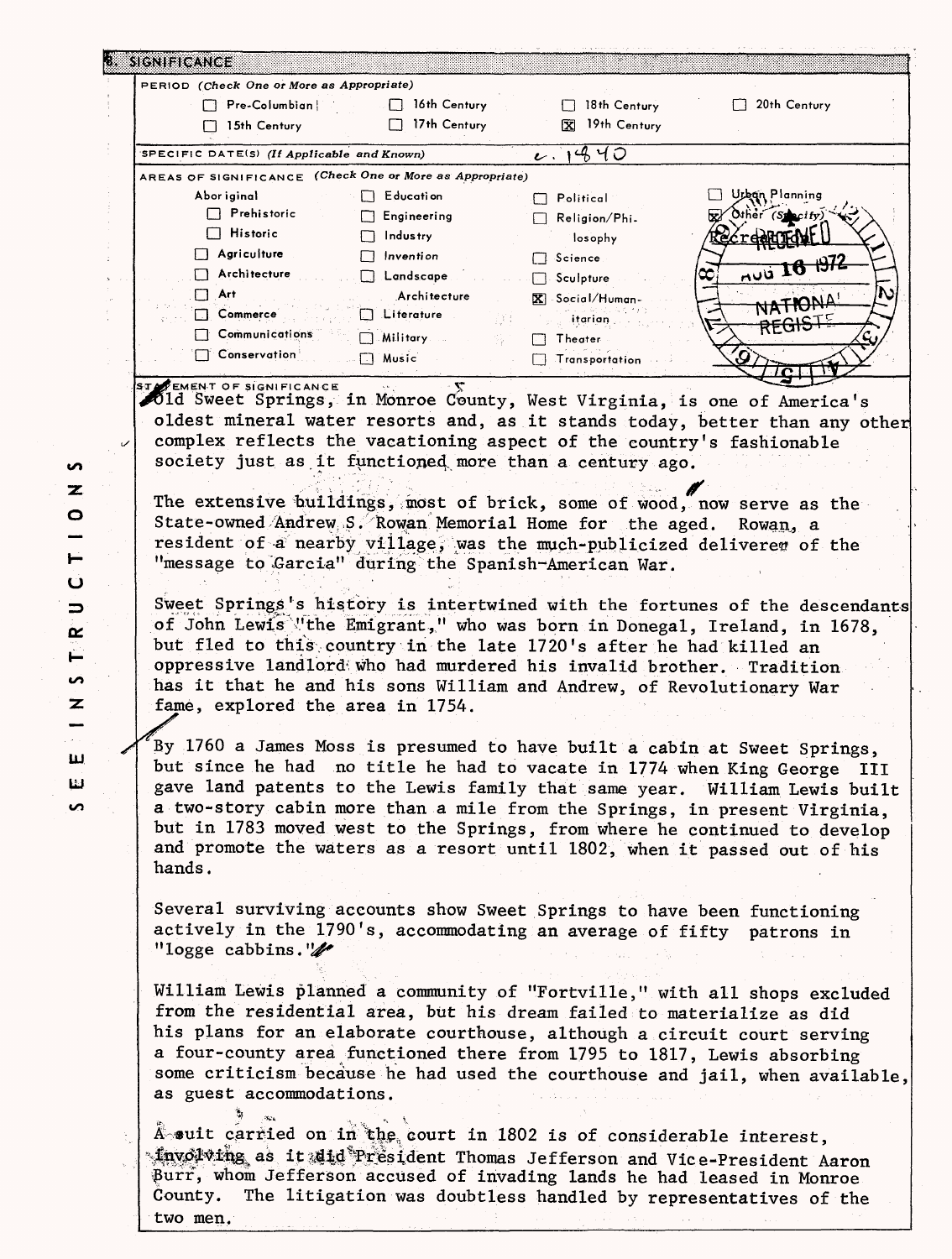|               | 1940.                                  |                                              | Logan, Frances. The Old Sweet: Biography of a Spring. Roanoke, Va.                                          |        |                 |                         |                                                                   |           |                |
|---------------|----------------------------------------|----------------------------------------------|-------------------------------------------------------------------------------------------------------------|--------|-----------------|-------------------------|-------------------------------------------------------------------|-----------|----------------|
|               |                                        |                                              | Welch, Lewis, articles in The Charleston Daily Mail, May 3 and 4, 1942.                                     |        |                 |                         |                                                                   |           |                |
|               |                                        |                                              |                                                                                                             |        |                 |                         |                                                                   |           |                |
|               |                                        |                                              |                                                                                                             |        |                 |                         |                                                                   |           |                |
|               |                                        |                                              |                                                                                                             |        |                 |                         |                                                                   |           |                |
|               |                                        |                                              |                                                                                                             |        |                 |                         |                                                                   |           |                |
|               |                                        |                                              |                                                                                                             |        |                 |                         |                                                                   |           |                |
|               | 10 GEOGRAPHICAL DATA                   |                                              |                                                                                                             |        |                 |                         |                                                                   |           |                |
|               |                                        |                                              | LATITUDE AND LONGITUDE COORDINATES                                                                          |        |                 |                         | LATITUDE AND LONGITUDE COORDINATES                                |           |                |
|               |                                        |                                              | DEFINING A RECTANGLE LOCATING THE PROPERTY                                                                  |        | o<br>R          |                         | DEFINING THE CENTER POINT OF A PROPERTY<br>OF LESS THAN TEN ACRES |           |                |
| CORNER        |                                        | LATITUDE                                     | LONGITUDE                                                                                                   |        |                 | LATITUDE                |                                                                   | LONGITUDE |                |
| NW            |                                        |                                              | Degrees Minutes Seconds   Degrees Minutes Seconds                                                           |        | $37^\circ$      | Degrees Minutes Seconds | Degrees Minutes Seconds                                           |           |                |
| NΕ            |                                        |                                              |                                                                                                             |        |                 | $37 - 45$               | 80°.                                                              |           | $14'$ 30       |
| SE            |                                        |                                              |                                                                                                             |        |                 |                         |                                                                   |           |                |
| SW            |                                        |                                              | APPROXIMATE ACREAGE OF NOMINATED PROPERTY                                                                   |        |                 |                         |                                                                   |           |                |
|               |                                        |                                              | LIST ALL STATES AND COUNTIES FOR PROPERTIES OVER                                                            |        | see<br>APPING S |                         | <b>OUNTY BOUNDARIES</b>                                           |           |                |
| STATE:        |                                        |                                              |                                                                                                             | CODE   | COUNTY          |                         |                                                                   |           | CODE           |
|               |                                        |                                              |                                                                                                             |        |                 |                         |                                                                   |           |                |
| STATE:        |                                        |                                              |                                                                                                             | CODE   | COUN            |                         |                                                                   |           | CODE           |
| STATE:        |                                        |                                              |                                                                                                             | CODE   | COUND           |                         |                                                                   |           | CODE           |
|               |                                        |                                              |                                                                                                             |        |                 | <b>31.50</b>            |                                                                   |           |                |
| STATE:        |                                        |                                              |                                                                                                             | CODE   | COUNTYAC        |                         |                                                                   |           | CODE           |
|               |                                        |                                              |                                                                                                             |        |                 |                         |                                                                   |           |                |
|               | 11 FORM PREPARED BY<br>NAME AND TITLE: |                                              |                                                                                                             |        |                 |                         |                                                                   |           |                |
|               |                                        |                                              | Clifford M. Lewis, S.J., for,                                                                               |        |                 |                         |                                                                   |           |                |
|               | ORGANIZATION                           |                                              |                                                                                                             |        |                 |                         | DATE                                                              |           |                |
|               |                                        |                                              | West Virginia Antiquities Commission                                                                        |        |                 |                         |                                                                   |           |                |
|               | STREET AND NUMBER:                     |                                              |                                                                                                             |        |                 |                         |                                                                   |           |                |
|               |                                        |                                              | Old Mountainlair, West Virginia University                                                                  |        |                 |                         |                                                                   |           |                |
|               |                                        |                                              |                                                                                                             |        |                 |                         |                                                                   |           |                |
|               |                                        |                                              |                                                                                                             |        | STATE           |                         |                                                                   |           | CODE<br>-54    |
|               | Morgantown                             |                                              |                                                                                                             |        |                 | West Virginia           |                                                                   |           |                |
| CITY OR TOWN: |                                        |                                              | 12 STATE LIAISON OFFICER CERTIFICATION                                                                      |        |                 |                         | NATIONAL REGISTER VERIFICATION                                    |           |                |
|               |                                        |                                              |                                                                                                             |        |                 |                         |                                                                   |           |                |
|               |                                        |                                              | As the designated State Liaison Officer for the Na-<br>tional Historic Preservation Act of 1966 (Public Law |        |                 |                         | I hereby certify that this property is included in the            |           |                |
|               |                                        |                                              | 89-665), I hereby nominate this property for inclusion                                                      |        |                 | National Register.      |                                                                   |           |                |
|               |                                        |                                              | in the National Register and certify that it has been                                                       |        |                 |                         |                                                                   |           |                |
|               |                                        |                                              | evaluated according to the criteria and procedures set                                                      |        |                 |                         |                                                                   |           |                |
|               |                                        |                                              | forth by the National Park Service. The recommended                                                         |        |                 |                         | Chief, Office of Archeology and Histø                             |           | c Preservation |
|               |                                        | level of significance of this nomination is: |                                                                                                             |        |                 |                         |                                                                   |           |                |
|               | National $\mathbb{R}$                  | State $\Box$                                 | Local                                                                                                       | $\Box$ |                 |                         |                                                                   |           |                |
|               |                                        |                                              |                                                                                                             |        | Date            |                         |                                                                   |           |                |
|               |                                        |                                              |                                                                                                             |        | ATTEST:         |                         |                                                                   |           |                |
|               |                                        |                                              |                                                                                                             |        |                 |                         |                                                                   |           |                |
|               |                                        |                                              |                                                                                                             |        |                 |                         |                                                                   |           |                |
| Title         |                                        | State Liaison Officer                        |                                                                                                             |        |                 |                         |                                                                   |           |                |
|               |                                        |                                              |                                                                                                             |        |                 |                         | onal Register                                                     |           |                |